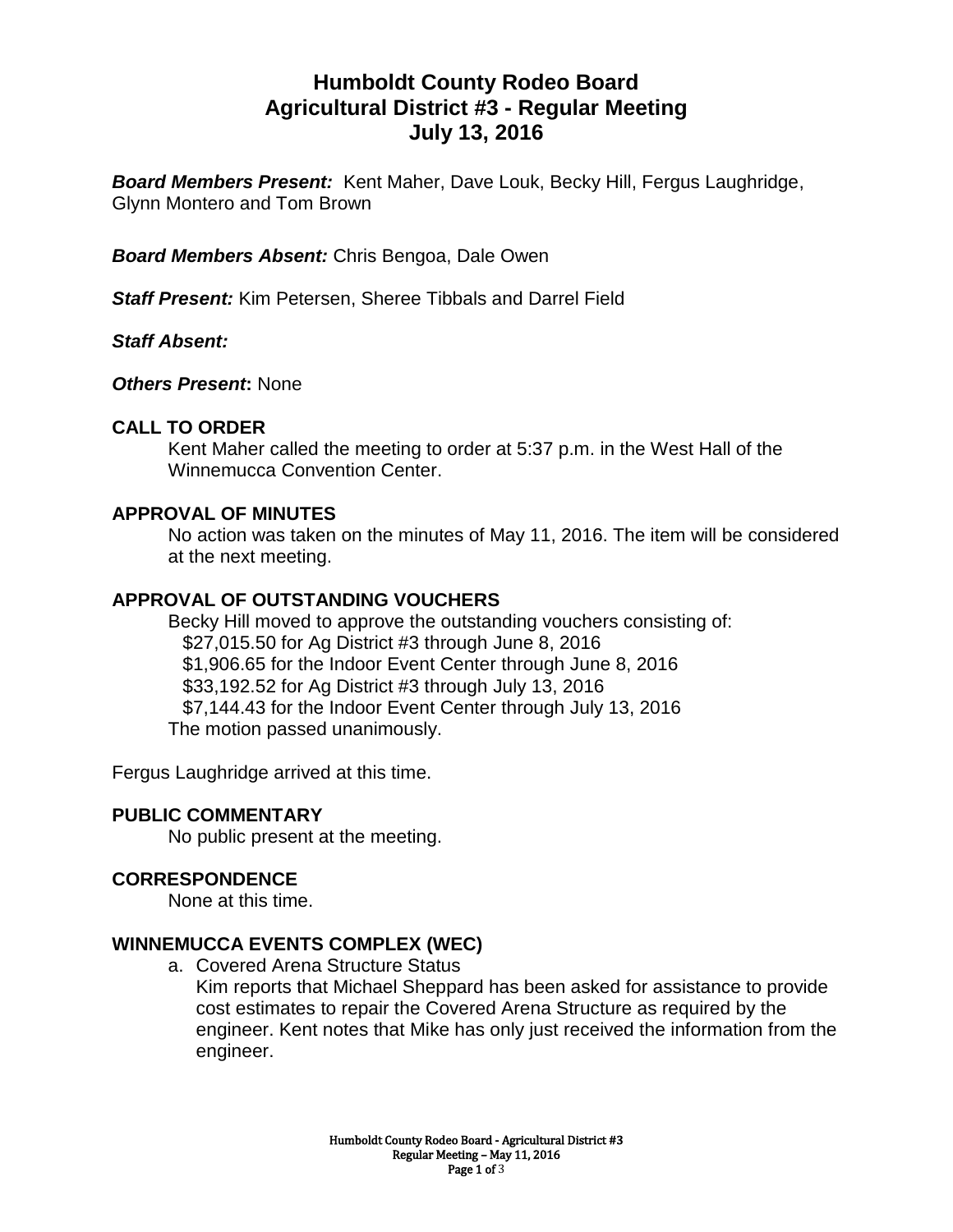Kim commented that if the insurance company finds the repairs too costly they may pay to have the structure demolished. Kim and Kent are currently drafting bid requirements to remove the structure.

b. After outlining the new proposed Fair layout to the board, Kim requested authorization to attempt to level the lawns in front of the Event Center. He plans to borrow the county's sod cutter and remove the underlying material, then replace the sod.

Becky moved to authorize staff to proceed with the plan providing it can be done quickly.

#### **2015/2016 BUDGET REVIEW**

No report at this time.

# **EVENTS UPDATES, REPORTS AND SCHEDULING**

a. SSIR

Kim & Sheree report that the event went well with very little trouble. They also note that the counts were down by about 100 contestants.

- b. Labor Day Events
	- i. Fair Layout

Kim asked the board for permission to move the Fair to the Indoor Event Center. He presented a tentative map and fielded questions on Show and Sale parking, small animal layout, fair exhibit volunteer buy in and handicapped parking.

After some discussion consensus of the board is to proceed with the new layout as outlined by the Director.

ii. Concert

Kim asked the board to consider hosting a concert featuring Garth Brooks and Shania Twain tribute acts. The agent will book Garth Brooks for \$5000 or both Garth Brooks and Shania Twain for \$7500. Kim also notes that the Downtown Business Association has scheduled a Street Dance for the same evening to start at 9pm and end at 1am. City Manager Steve West directed a letter to staff including recriminations for "misleading" the group and trying to compete with private business. Becky comments that the event is not in conflict because these two dances will draw different crowds. She also notes that if we time it

correctly, our event may even compliment theirs.

Dave comments that the fair is our responsibility to finance and protect and notes that these dances will draw two different crowds.

Kent comments that he doesn't want to see the Downtown Business Association street dance fail but notes that we are responsible for producing a successful fair.

Tom comments that very little happens at the downtown businesses until after 11pm so our concert would be done in plenty of time for our customers to attend both event.

Kim asked the board to contribute to the dance as a sponsor.

The board asked where the money would come from.

Kim noted that the Service and Supplies account would be appropriate since the board is tasked with producing the Fair.

Kent asked that Kim also request funds from WCVA.